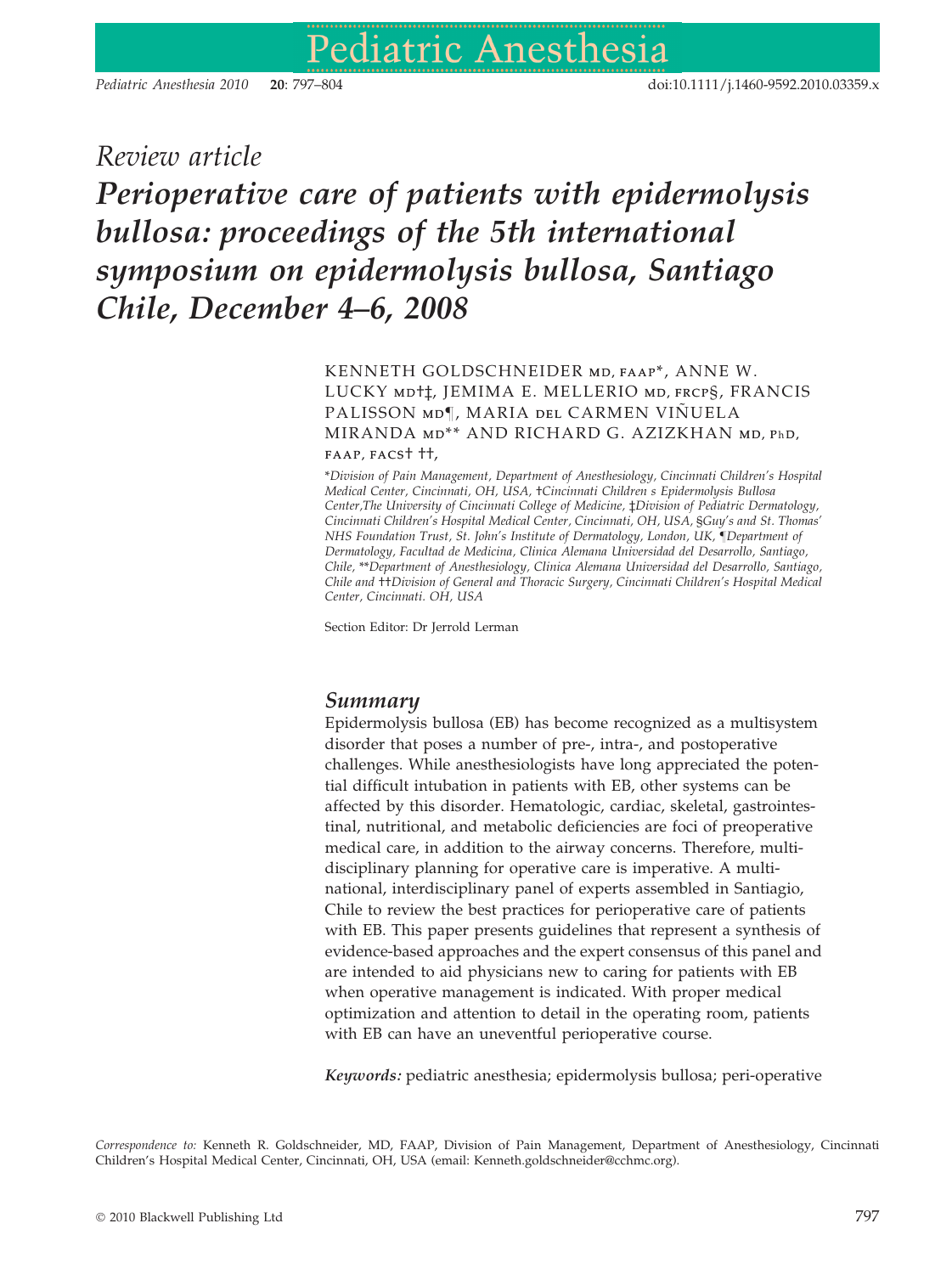## Introduction

Epidermolysis Bullosa (EB) is a group of disorders that are traditionally thought of in terms of their dermatologic presentation. It has become clearer in recent years that EB has systemic effects, many of which create the need for operative treatment and several of which can have significant impact on perioperative care. A multidisciplinary group of international experts gathered in Santiago, Chile on December 4–6, 2008, to explore best practices for perioperative care in patients with EB. In the absence of controlled trials, the guidelines presented herein represent a synthesis of evidence-based approaches and the expert consensus of this panel and are intended to aid physicians new to caring for patients with EB when operative management is indicated.

## Epidermolysis bullosa

EB is caused by genetic mutations in one of thirteen different genes that encode structural proteins that provide mechanical adhesion between the epidermis and dermis (1). All forms of the disease have skin fragility in common, resulting in blisters and erosions, and often secondary infection. Three major types of EB are recognized: epidermolysis bullosa simplex (with intraepidermal blistering), junctional epidermolysis bullosa (JEB) (separation at the level of the lamina lucida), and dystrophic epidermolysis bullosa (dermal blistering just beneath the lamina densa) – which includes both dominant dystrophic epidermolysis bullosa and recessive dystrophic epidermolysis bullosa (RDEB) subtypes. In the most recent consensus classification of EB (1), Kindler syndrome is recognized as a fourth type, termed mixed EB (because of the variable cleavage plane observed). In the more severe and generalized forms of EB, especially RDEB, multiple problems may arise from sequellae of scarring and retraction: microstomia, corneal abrasions and scarring, phimosis, meatal stenosis, pseudosyndactyly, and esophageal strictures. As a result, many patients develop oral mucosal blistering, poor dentition, nutritional compromise eventuating in anemia, failure to thrive, osteopenia, osteoporosis, and dilated cardiomyopathy (2–6) Patients with RDEB are prone to fusion of the digits and severe contractures and 'cocoon'

hands. From the second decade of life, patients have a greatly increased risk of developing aggressive and multifocal cutaneous squamous cell carcinomas that are the major cause of death in this group (7). Patients with JEB, especially the more severe Herlitz form, may have laryngeal mucosal involvement and require tracheostomy. Patients with JEB and RDEB are also at risk of developing bladder and kidney involvement and may need urological procedures (6). Thus, there are multiple reasons why these patients may require surgical intervention.

## Preoperative evaluation

Patients with EB have a number of important issues to address in the preoperative evaluation. If possible, seeing these patients in consultation a week or two ahead of the operative date is useful because it allows data to be collected and consultation to occur in an unhurried manner that does not risk delaying surgery. Several specific issues will be addressed on a system-by-system basis.

Airway assessment. Careful evaluation of the airway is critical. As illustrated in Figure 1, the airway examination should focus on five areas of concern. First, the mouth opening may be limited, both in vertical and horizontal aspects. This, combined with an overjet (often called overbite), can make tradi-



#### Figure 1

Typical epidermolysis bullosa airway presentation. Note reduced width of mouth, minimal vertical opening, poor dentition, and ankyloglossia.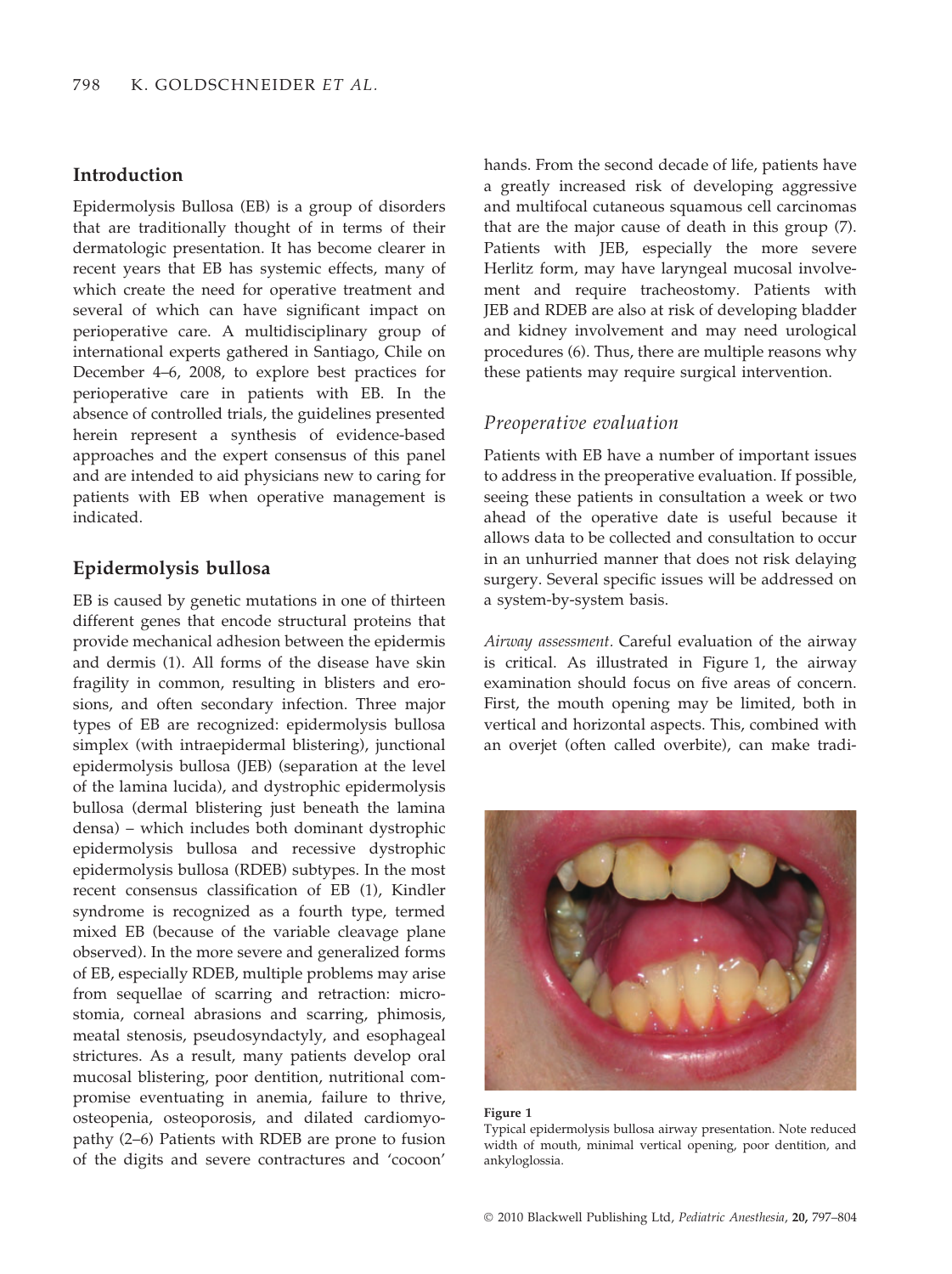tional laryngoscopy and intubation impossible. This becomes more of an issue as the children grow toward adolescence but can occur earlier. The second issue concerns dentition, which can be poor – with caries and overcrowding of the teeth (8,9). Third, the inherent fragility of the skin and mucosal surfaces means that manipulation of the face, buccal mucosa, and gums during airway management needs to be attended to most carefully, and preexisting lesions should be noted. Fourth, ankyloglossia can be pronounced, such that the patient may have little to no tongue movement. In combination with minimal soft tissue bulk, ankyloglossia usually means that although intubation may be difficult, mask ventilation is typically maintained without trouble. Lastly, glottic stenosis may occur from prior airway manipulations and may further compromise the ability to secure the airway. Patients with JEB may be at higher risk for subglottic stenosis, as well as choanal and nasal stenosis, and excessive peritracheal and intranasal granulation tissue (10).

Cardiac evaluation. Increasing evidence for dilated cardiomyopathy has accumulated for patients with RDEB (2–4). The cause may be metabolic, related to selenium or carnitine deficiencies, although this is not firmly established. A number of EB centers have begun echocardiographic screening on an annual basis. Patients with RDEB presenting for anesthetic care should have had an echocardiogram within the past year. If significant findings were present, then consideration should be given to repeating the exam more proximately to the operative date. There is not a known method to optimize cardiac function, beyond standard measures for treatment of dilated cardiomyopathy and optimizing nutritional status. However, this evaluation allows more accurate risk assessment and planning.

Positioning evaluation. Many patients with EB will have joint contractures in addition to the more obvious skin lesions; improper positioning increases risk for damage to the skin. Preoperative evaluation should include positioning and padding assessment of specific needs of particular joints and areas of concern such as especially extensive or painful wounds or blisters. Feasibility of regional anesthesia at a given anatomic site should also be assessed. Regarding intravenous access, skin lesions and joint

contractures may limit sites for cannulation. Further, the patient or family may have preferences for tapes, padding or other products with which they have had success, and this is an important piece of the history to consider in setting up IV access and positioning.

Induction readiness. For younger patients, compliance with induction is not assured. Given that a smooth, atraumatic induction is optimal, discussion with parents should include appropriateness for parental presence at induction, sedation or a combination. Data suggest that parents serve their child best if they are a calming force at induction (11,12). Otherwise, planning should focus on preoperative sedation, with something like midazolam.

Aspiration risk. Patients with EB have a higher risk for gastroesophageal reflux. Those with esophageal structures may have pooled secretions and particulate matter that put them at risk for aspiration. If the patient is not taking a proton pump inhibitor, then the use of one or provision of an H2 blocker should be considered. A nonparticulate antacid can be considered for those patients at high risk who are compliant enough to take it or who have gastric access via a gastrostomy tube.

# Preparation of the operating suite

Although patients with EB do not require any specific anesthetic, meticulous care in the operating suite is required for the safe management of patients with EB. Perioperative preparation focuses on the physical and logistical aspects of OR care. First of all, the room needs to be warmed, as patients with EB are at risk for heat loss because of their skin lesions and often low body mass index, with a dearth of subcutaneous fat. Infection after orthopedic surgery is always a concern for osteomyelitis and cutaneous infection, and maintaining euthermia as part, overall homeostasis seems to reduce the risk of surgical site infection in the general population (13). The operating table needs to be extensively padded: the use of 'egg crate' foam padding works well and often the padding can be placed on the gurney in the preoperative area so that the patient is transported already in position and then transferred to the OR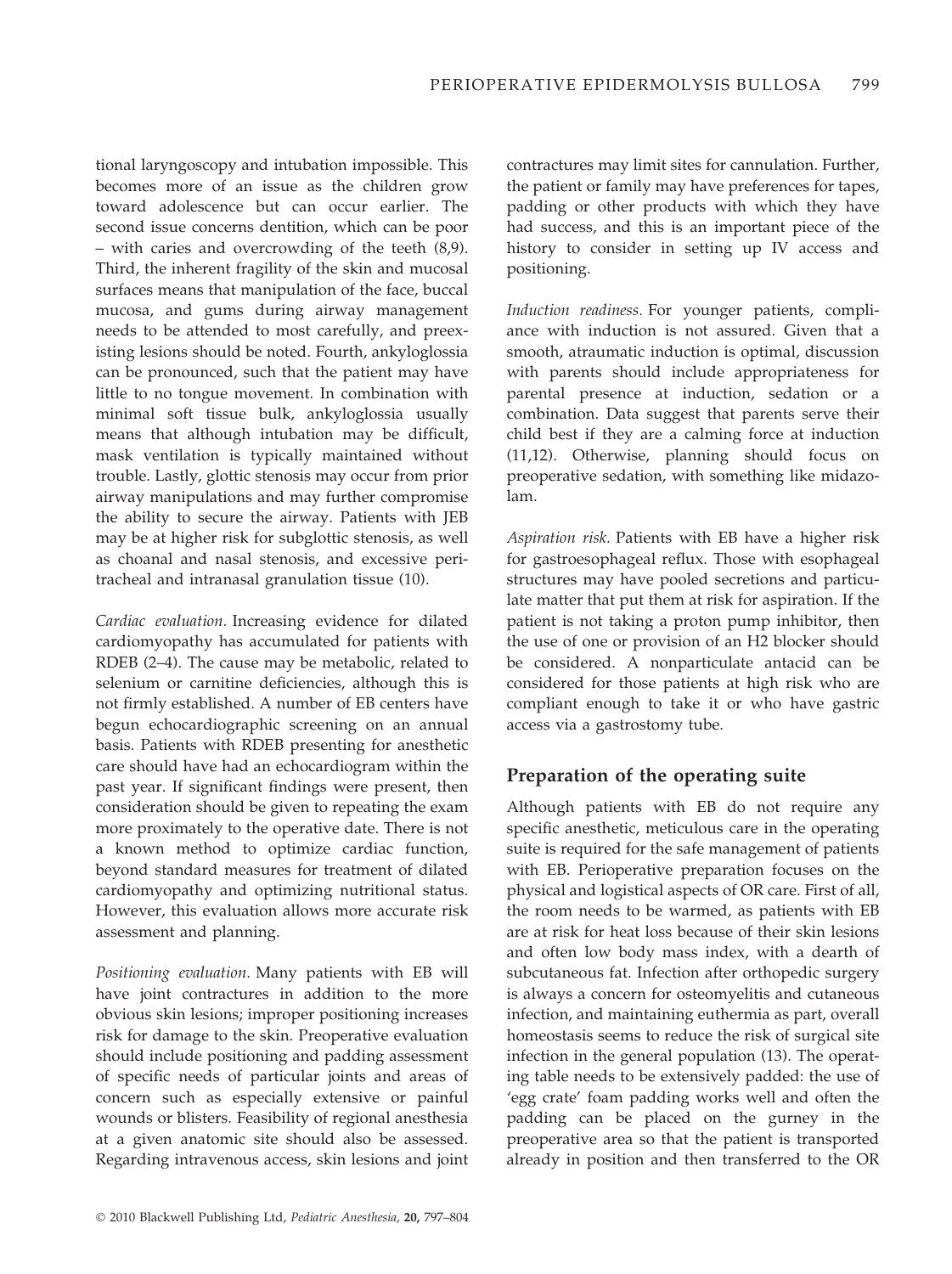table en bloc. This maneuver reduces trauma from repeated movement. Alternatively, plans can be made for the patients (alone or with their parents' aid) to transfer themselves to a previously padded OR table, allowing them to control movement and reduce the risk of inadvertent shearing of the skin. Enough padding should be available to support contracted joints (see Figure 2a). A 'kit' for patients with EB can be made, if repeated anesthetics are foreseen (Table 1).

Preparation for intubation will depend on the condition of the airway as found preoperatively. Endotracheal tubes should be at least 0.5 mm smaller than anticipated for age. Water-based lubricants should be available for airway equipment, especially the mask and laryngoscope blade. Methylcellulose-based gel or drops without lanolin, petrolatum or preservatives should be applied to the eyes. Intravenous access can be



#### Figure 2

(a) Proper padding and maintaining warmth in the operating room. (b) Atraumatic fastening of the endotracheal tube and electrocardiographic leads.

## Table 1

|  |  |  |  |  | Contents of a perioperative epidermolysis bullosa kit* |  |  |  |  |  |
|--|--|--|--|--|--------------------------------------------------------|--|--|--|--|--|
|--|--|--|--|--|--------------------------------------------------------|--|--|--|--|--|

| Clip-style pulse oximeter probe                               |
|---------------------------------------------------------------|
| Methylcellulose eye lubricant                                 |
| Silicone-based bandage (Mepilex® $15 \times 15$ cm            |
| Silicone-based tape (Mepitac <sup>®</sup> ) 2 cm $\times$ 3 m |
| Silicone-based bandage (Mepitel®) $20 \times 30$ cm           |
| Cotton 'tape' Roll, 1 cm width                                |
| Water-based lubricant                                         |
| Self-sticking wrap (Coflex®) 5 cm width                       |
| Gauze roll 8.5 cm width                                       |
| Adhesive remover, silicone-based such as Siltac <sup>®</sup>  |
|                                                               |

\*Padding for the gurney and operating table such as foam 'egg crates' should be kept available but are too large for a kit format.

difficult, and ultrasound availability may be useful in securing percutaneous peripheral or central lines.

### Intraoperative management

Basic anesthetic care will be reviewed. Given a paucity of data from the literature, the approach to intraoperative care is based on a solid understanding of the pathophysiology of EB. Please see Table 2 for specific anesthetic and surgical concerns for particular procedures.

Induction. The basic principle is to induce anesthesia without causing agitation that can lead to excessive movement and skin damage. If an intravenous line is present, it may be productively used to provide rapid, nontraumatic induction. An inhalational induction should proceed with a particularly gentle approach. Of note, although intubation is often difficult, maintenance of a mask airway is not. However, as swelling of or blister formation around the glottis can cause obstruction of the airway, avoidance of the muscle relaxation until the airway is secured may be prudent. Awake, fiberoptically guided intubation can be considered in patients old enough to cooperate, although this is not usually necessary.

Positioning. The patient should be placed with the extremities in as neutral a position as possible given the high degree of contractures. Support can be achieved with rolls of sheets or towels. The head should be supported and cushioned to prevent blistering or pressure necrosis.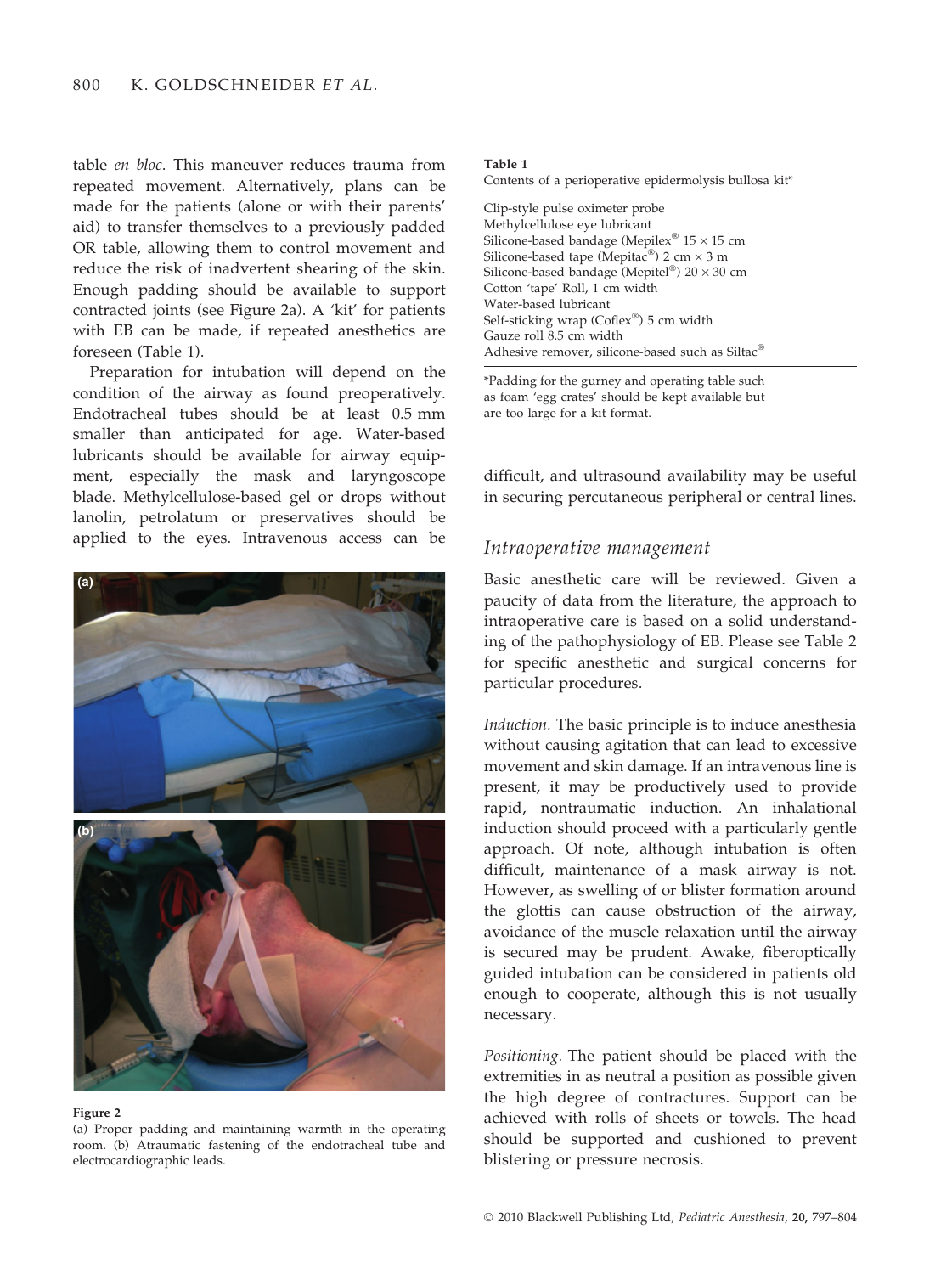| - -<br>۰,<br>۰.<br>×<br>×<br>. . | - - |
|----------------------------------|-----|
|----------------------------------|-----|

Considerations for specific operative procedures

| Procedure                        | Considerations                                                                                                                                                                                         |  |  |  |
|----------------------------------|--------------------------------------------------------------------------------------------------------------------------------------------------------------------------------------------------------|--|--|--|
| Esophageal dilatation            | Aspiration risk because of accumulation of secretions and particulate matter<br>proximal to stricture, reflux of gastric contents unlikely; careful suction at the end, as                             |  |  |  |
|                                  | blood and secretions often accumulate, fluoroscopic monitoring. Balloon dilatation<br>reduces risk for esophageal erosions, and bougie technique may put patients at<br>higher risk for scarring (18)  |  |  |  |
| Dental rehabilitation/extraction | Nasal intubation may be preferable to reduce trauma from sharing the oral cavity<br>between dentist and anesthesiologist; down-size the endotracheal tube                                              |  |  |  |
| Feeding gastrostomy              | Percutaneous approach, without endoscopic assistance, reduces risk for esophageal<br>erosions (19)                                                                                                     |  |  |  |
| Whirlpool debridement            | Minimal ability to electronically monitor, use natural airway because of frequent<br>treatments, IV or central lines to be kept above water line; room temperature 25–<br>28°C; intravenous anesthetic |  |  |  |
| Hand/foot surgery                | Consider regional anesthesia for postoperative analgesia, especially for amputations;<br>consider SSI* protocol                                                                                        |  |  |  |

\*SSI, surgical site infection.

Monitoring. Direct contact of the skin with all types of adhesive tape is contraindicated. All forms of monitoring can be used in patients with EB, although some creativity is required. Nonadhesive (clip-on) pulse oximetry should be used, and because of mitten deformities of the extremities, the ear, nose or lip may be preferred monitoring sites. A layer of cotton padding should underlay the blood pressure cuff. The interval of cuff inflation may be extended, although simple inflation of the cuff does not pose risk to the skin, because it does not create shear forces. Electrocardiographic (ECG) leads should have the adhesive rim removed and be applied to a clear portion of skin on the chest. Needle electrodes provide another means of ECG monitoring. Siliconebased products (e.g. Mepiform<sup>TM</sup>, Mepitac<sup>TM</sup>; Mölnlycke Health Care, Norcross, GA, USA) should be used to ensure solid lead contact and to secure peripheral venous lines. Adhesive surfaces of grounding plates should be removed. Figure 2b demonstrates nontraumatic securing of the endotracheal tube with Mepitac<sup>TM</sup>. Arterial lines should be sutured in place, and nonadhesive dressing used, as for peripheral venous lines. As new adhesive removing products are developed, such as those with a silicone base, use of standard adhesive dressings may become possible.

Eye protection. Because of recurrent eyelid scarring, patients with EB often have difficulty closing their eyes, and adhesive tape normally used to secure the eyelids is contraindicated. Therefore, it is recommended to use a moisturizing ophthalmologic gel, preferably free of preservatives or lanolin, immediately after induction. Methylcellulose-based products are preferred over petroleum-based products. The latter can be irritating, and do not clear from the eyes, so that patient will wake up with blurred vision and rub at their eyes, with the potential for corneal abrasions. After application of the gel, covering the eyes with moistened gauze further maintains moisture on the corneas and protects the eyes from mechanical trauma.

Airway management. The mask airway is usually well tolerated in patients with EB because of minimal soft tissue bulk, and ankyloglossia, which reduces the chances of upper airway obstruction. There are two major skin-friendly approaches to mask airway management. The first requires that copious lubricant be placed on the mask and the anesthetist's gloves to reduce friction on the face. All equipment used for airway management is likewise lubricated. The second technique is to apply silicone-based tape or patches and padding to the facial skin surfaces most likely to come in contact with the mask or anesthesiologist's hands. In this second technique, the mask and physician's hands do not need to be lubricated (see Figure 3a,b).

For the first several years of life, direct laryngoscopy is usually straightforward. As the patients approach adolescence, the severity of microstomia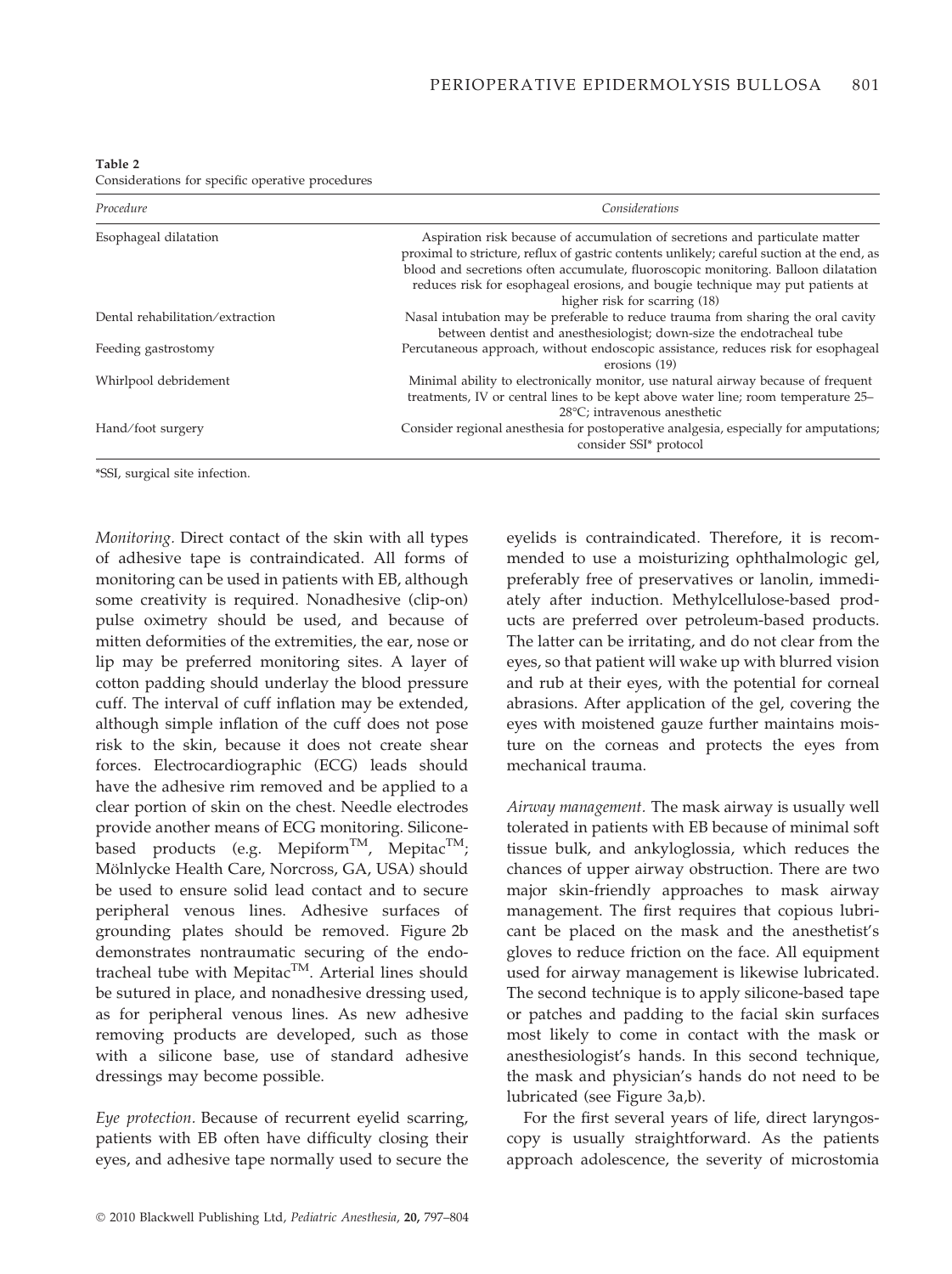

Figure 3 (a) Preparation of the airway – barrier method. (b) Lubrication method.

increases, and alternative means of securing the airway need to be pursued. If a patient is a candidate for direct laryngoscopy, the blade should be well lubricated and applied with minimal movement, once contact with the mucosa is made. Should repositioning be needed, the blade needs to be lifted off the tissues before moving it. The endotracheal tube (ETT), with or without a cuff, should be lubricated and inserted with minimal contact with the soft tissues. There may also be edema or stenosis of the upper airway secondary to gastroesophageal reflux. Nasal intubation may be used (especially for dental work), although a smaller than predicted ETT should be used. Warming it will soften the tube,

allowing more gentle passage. Laryngeal mask airways have been used successfully in patients with EB and provide an alternative means of maintaining an airway, but must be done with caution to avoid mucosal trauma from shear forces generated by placement or removal. Finally, given that upper airway obstruction is uncommon in patients with EB, a natural airway with nasal cannula or blow by oxygen is a viable option if reflux is not a feature of the patient's history.

Fiberoptic-assisted intubation is frequently required in older patients. It may be useful to examine the periglottic area with the fiberoptic scope after intubation, for trauma that may affect the airway after extubation; blisters or loose soft tissue at the glottic opening can cause obstruction once the ETT is removed. Findings should be treated prior to extubation. If trauma is extensive, consideration should be given to keeping the patient intubated until the trauma resolves. Deep extubation has the advantage of preventing the patient from gagging on the ETT and causing trauma. However, caution should be taken if the airway management is difficult: the patient may need to be awake and able to maintain and protect the airway, especially with a heightened risk for aspiration of blood or gastric contents (especially after otorhinolaryngologic or esophageal procedures). Oral airways should be used with caution, if at all, because of the risk of mouth and airway blistering. All equipment should be well lubricated. Patients who are undergoing esophageal dilatations or airway endoscopy receive intravenous dexamethasone 0.25–0.5 mg·kg<sup>-1</sup> (maximum dose 12 mg). This is part of a 5 -day perioperative steroid regimen to reduce postoperative laryngeal and pharyngoesophageal swelling.

Maintenance. It is important that standard general anesthetic care is maintained. Although patients with EB do not require a specific anesthetic technique, an intravenous anesthetic may be useful in possibly reducing agitation and emesis in the recovery room, if venous access will allow. For certain procedures, where infection is a particular risk, use of a surgical site infection protocol may be worth considering. Elements include maintaining a high FiO2 (FiO2 >0.6 for children) with postoperative supplementation of oxygen for 4 h, warm core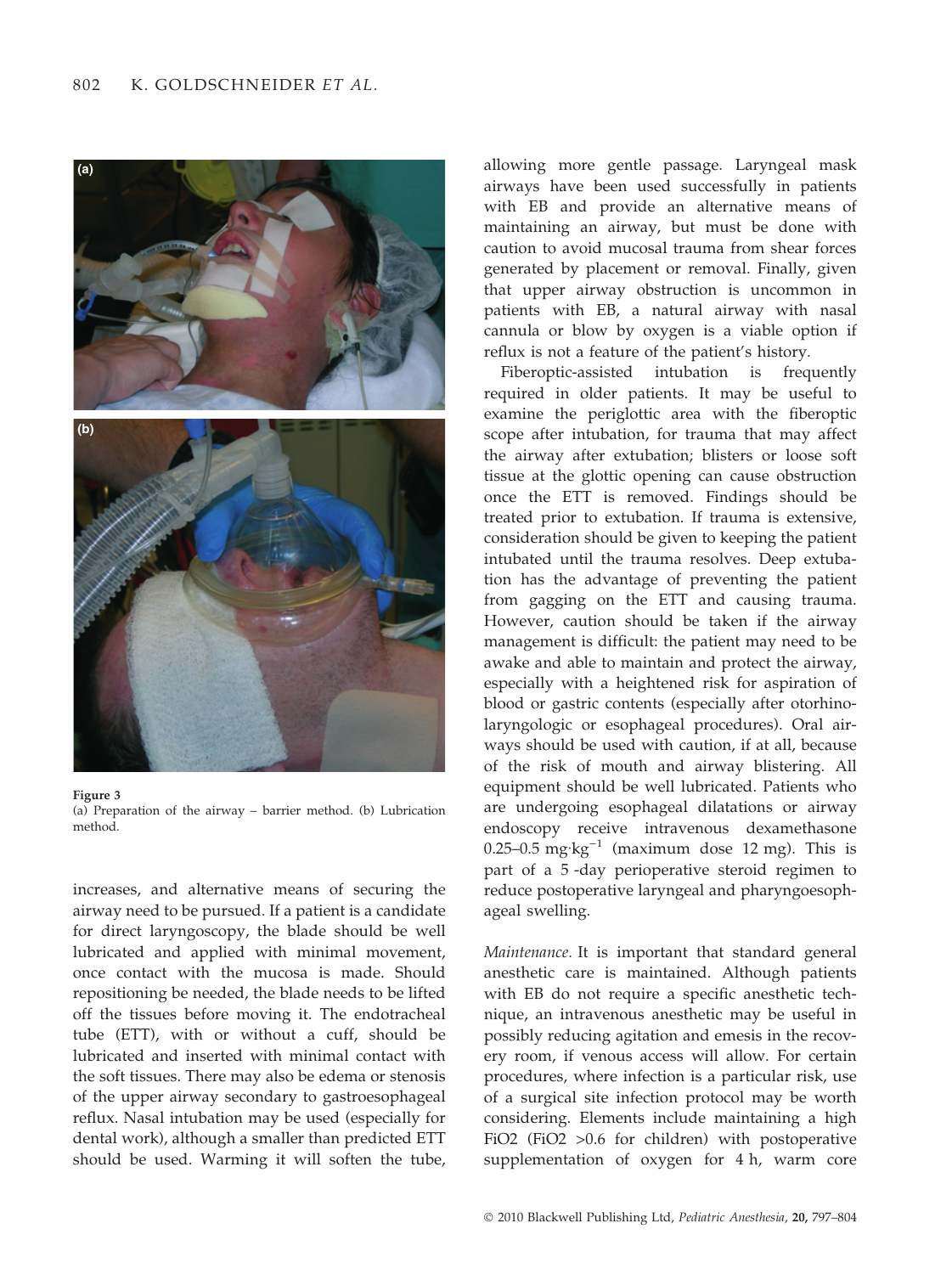temperature (>35.5C preincision and throughout the case) (14), properly timed antibiotics (0–60 min prior to incision, although if a tourniquet will be used, then tissue antibiotic levels should be attained prior to inflating the tourniquet) with re-dosing per CDC recommendations for each drug. Data are accumulating for the use of this approach in other, major procedures (15,16); the technique has few, if any, downsides. If an opioid-based postoperative analgesic plan is in effect, one should account for preoperative opioid use and tolerance, because use of these medications for chronic pain is common. Failure to do so will preclude attaining good analgesia. Use of nonsteroidal, anti-inflammatory drugs can be very helpful, although increased oozing from skin wounds may be seen if NSAIDs are used frequently on an outpatient basis, and patients need to report if they have used them and had bleeding problems in the past.

Regional anesthesia. Regional anesthesia has been used in this population for many years (17–19). Because of the problems with airway management discussed above, regional anesthesia may be a good alternative, especially in cooperative adult patients. Many reconstructive operations, such as hand releases, are appropriate for intraoperative and/or postoperative regional analgesia. Anatomic landmarks are generally good, and care needs to be taken regarding the condition of the skin at the site of injection. Indwelling catheters can be quite useful (20). Placement is the same as for any patient, although sutures, not tape, should be used to secure the catheter, under nonadhesive dressings (Mepi- $\text{tar}^{\text{TM}}$ , Mepiform<sup>TM</sup>). Patients are often underweight and dosing should proceed based on weight, as for pediatric patients, even if the patient is an adult.

Emergence. Two major principles need attention. First, agitation and uncontrolled movement should be avoided. If an inhalational technique has been used, then dosing propofol, opioid or lidocaine intravenously may smooth emergence and reduce the agitation that is commonly seen in the younger patients. Careful suctioning should be performed prior to extubation to avoid aspiration of blood and secretions. Blind suctioning should not be performed, and soft catheters are preferred. Extubation is discussed previously.

## Postoperative care

Recovery room issues. Young patients generally seem to have more issues with agitation during emergence (21), so care must be taken to avoid skin trauma. If the patient seems to have blurred vision or discomfort with the eye lubricant, then the eyes should be rinsed clear, and the patients prevented from scratching their corneas. Otherwise, pain, respiratory function, and recovery of mental status should be attended to as with any other patient.

Postoperative steroids. At the CCHMC center, steroids are started postoperative day 1, using oral or gastrostomy-administered liquid prednisolone for a 5 -day course (22), beginning with 1 mg·Kg<sup>-1</sup> and decreasing the dose daily. This regimen seems to increase the interval between esophageal dilatations as well as providing an appetite stimulus for these patients. Anecdotally, some of the families report that the patient's skin improves for a period of time after the brief steroid course. Protracted steroid use is not recommended in these patients because of the myriad of detrimental effects when used long term.

Postoperative wound care. There are often areas of epithelial denudation adjacent to incisions that require meticulous wound care to diminish the risk of a surgical site infection. Truncal surgical sites are dressed with nonadhesive dressings (Mepilex  $TM$ , Mepilex Lite<sup>TM</sup>, Mepilex Border<sup>TM</sup>, Mepilex Trans $fer^{TM}$ ; Mölnlycke Health Care) and replaced at least daily or more often if soiled. Larger wound sites and some hand dressings are more complicated and may require conscious sedation or general anesthesia to perform a comfortable dressing change.

Pain management. Pain management in EB has been reviewed in detail (23). Many patients with EB will have been on opioid medication for chronic pain, or for their dressing changes and baths. Therefore, dosing postoperative pain management will need to account for their tolerance. The amount of opioid that the patient took preoperatively should be provided as a baseline, and treatment of the new, postoperative pain is in addition to that. Even so, the additional dosing can be higher than expected, so titrating the opioids until the patient becomes comfortable and calculating the doses from that